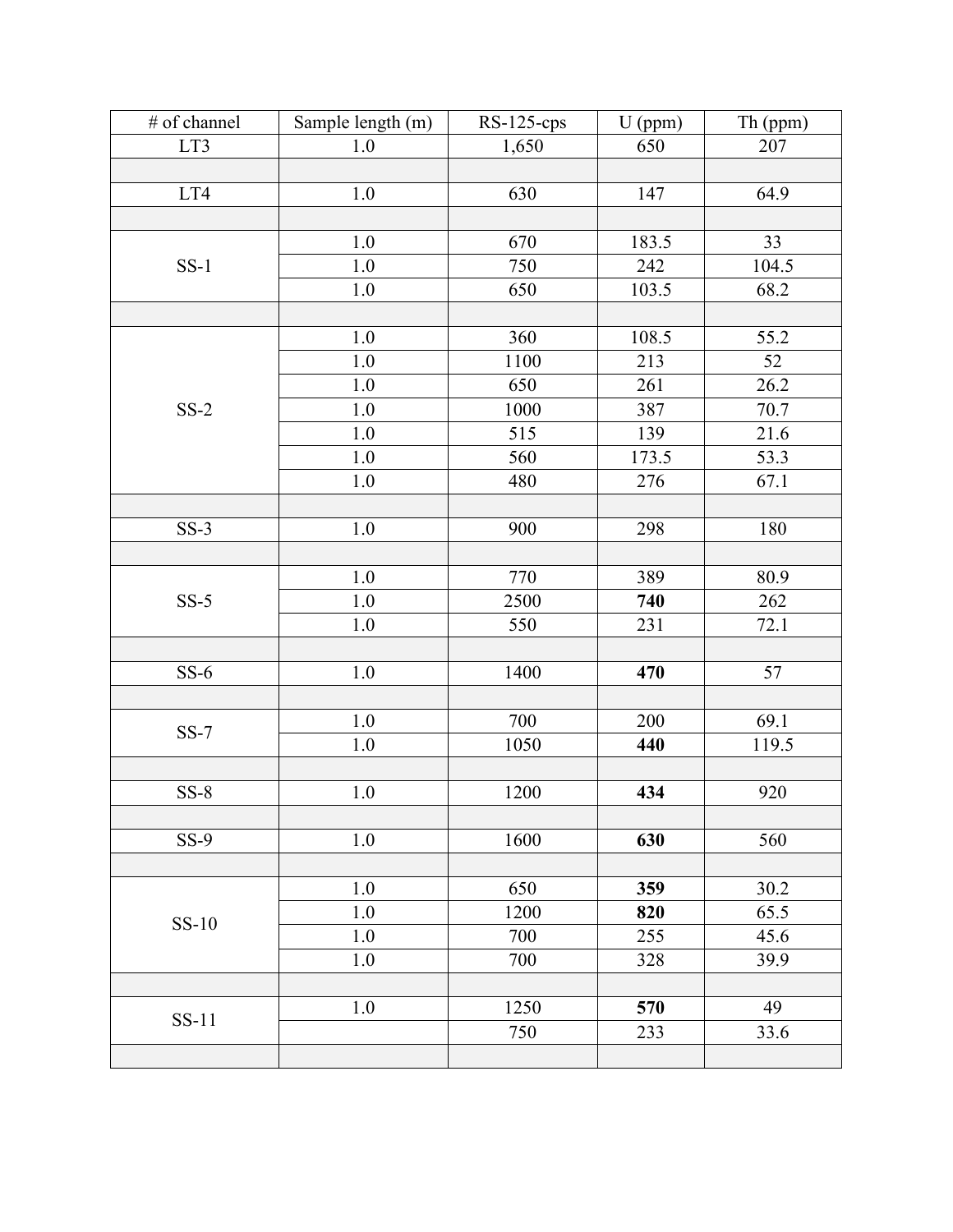| # of channel | Sample length (m) | $RS-125-cps$ | $U$ (ppm) | Th (ppm) |
|--------------|-------------------|--------------|-----------|----------|
| $SS-12$      | 1.0               | 400          | 120       | 59.7     |
|              | $1.0\,$           | 400          | 108.5     | 60.7     |
|              | $1.0\,$           | 450          | 105       | 64.7     |
|              | $1.0\,$           | 600          | 109       | 216      |
|              | $1.0\,$           | 800          | 362       | 59.4     |
|              | 1.0               | 450          | 241       | 64.9     |
|              | 1.0               | 400          | 106       | 53.4     |
|              | $1.0\,$           | 300          | 418       | 123      |
|              |                   |              |           |          |
| $SS-13$      | $1.0$             | 1150         | 429       | 221      |
|              |                   |              |           |          |
|              | 1.0               | 1200         | 299       | 102.5    |
| $MB-1$       | 1.0               | 900          | 137       | 44.7     |
|              | 1.0               | 850          | 167       | 92       |
|              | 1.0               | 950          | 134       | 248      |
|              |                   |              |           |          |
| $MB-3$       | 5.0               |              | 304       | 136.2    |
| including    | $1.0\,$           | 2,500        | 1,130     | 470      |
|              |                   |              |           |          |
|              | 1.0               | 1000         | 421       | 111.5    |
|              | 1.0               | 550          | 248       | 41       |
|              | $1.0\,$           | 350          | 118.5     | 16.7     |
| $MB-4$       | 1.0               | 400          | 103       | 28.7     |
|              | 1.0               | 400          | 116       | 26.4     |
|              | $1.0\,$           | 300          | 108       | $11.4\,$ |
|              |                   |              |           |          |
| $MB-5$       | 6.0               |              | 147       | 44.8     |
| including    | $1.0\,$           | 550          | 238       | 65.9     |
|              |                   |              |           |          |
| $MB-8$       | $1.0\,$           | 11,000       | 2,530     | 620      |
|              |                   |              |           |          |
| $MB-9$       | 11.0              |              | 241       | 49.3     |
| including    | $1.0\,$           | 1,800        | 1,070     | 149      |
|              |                   |              |           |          |
| $MB-10$      | 4.0               |              | 1,494     | 363.2    |
| including    | $1.0\,$           | 6,000        | 5,080     | 411      |
|              |                   |              |           |          |